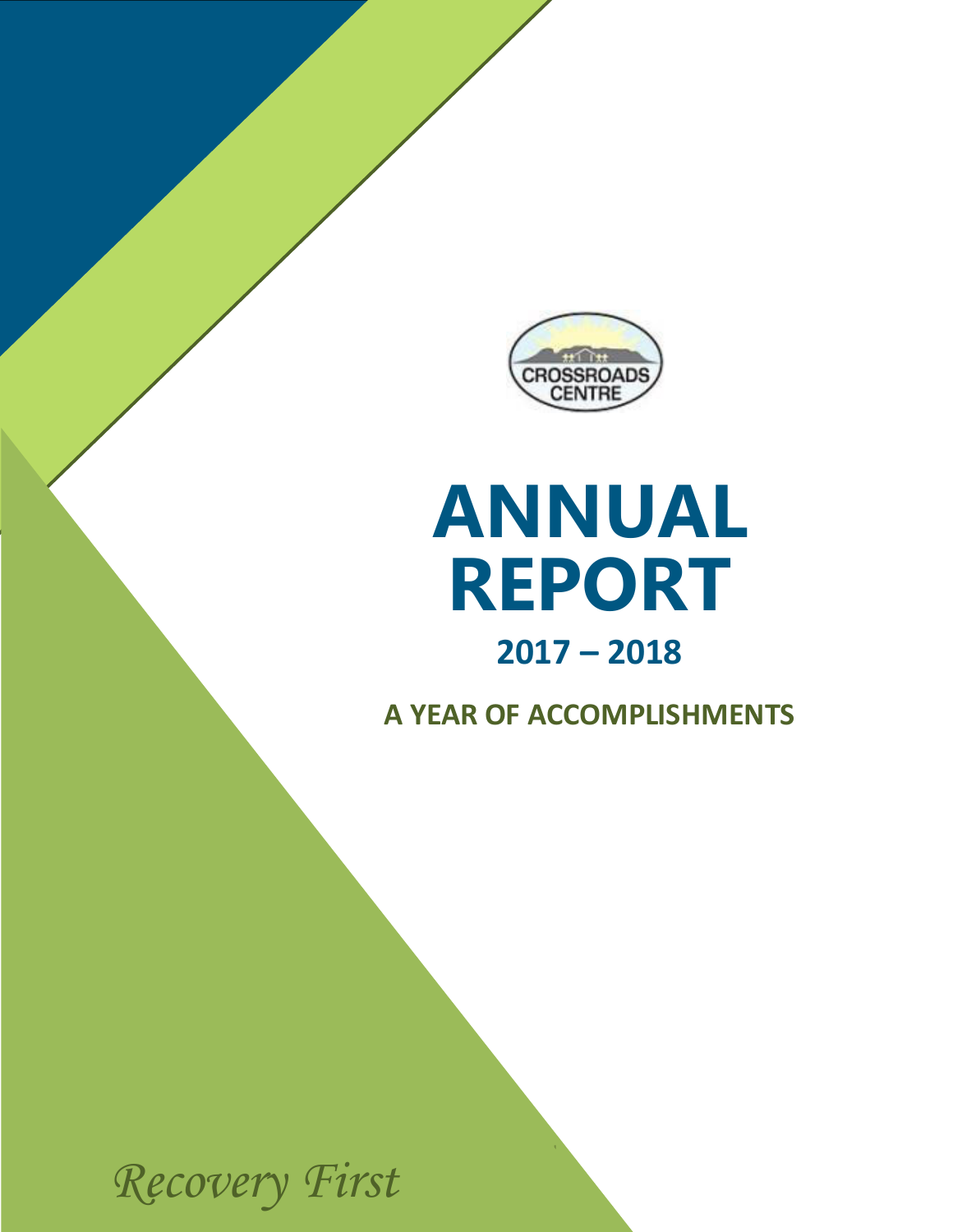#### **Message from the Board Chair**

On behalf of the Board of Directors I am pleased to present our 2017-2018 Annual Report.

The theme of this year's report is "A Year of Accomplishments" to recognize the incredible achievements and shared dedication of the staff, Board and community partners.

In November 2017 we moved to the new site at 500 Oliver Road. The capital project was completed on time and within budget with the support of the North West Local Health Integration Network and St. Joseph's Care Group. This project was not only about construction and renovation; it was about transformation and a shared vision of a fully integrated system of pre- and post-treatment addictions services.

Over the last year, the Board of Directors continued to focus on governance development. Our by-laws and board policies were reviewed in depth and the recommendations for change reflect the new direction of the organization.

We thanked long-serving members of the Board for their years of dedication and service when they completed their terms. We have welcomed three new Directors who bring experience in health care, policy development, risk management and family perspective on addiction.

On behalf of the Board of Directors I would like to thank the staff for your commitment to the individuals we serve. Your dedication to supporting individuals in their recovery and to our Mission, Philosophy and Values is evident in the accomplishments we have celebrated over the past year.

Sincerely,

Elena Arena Board Chair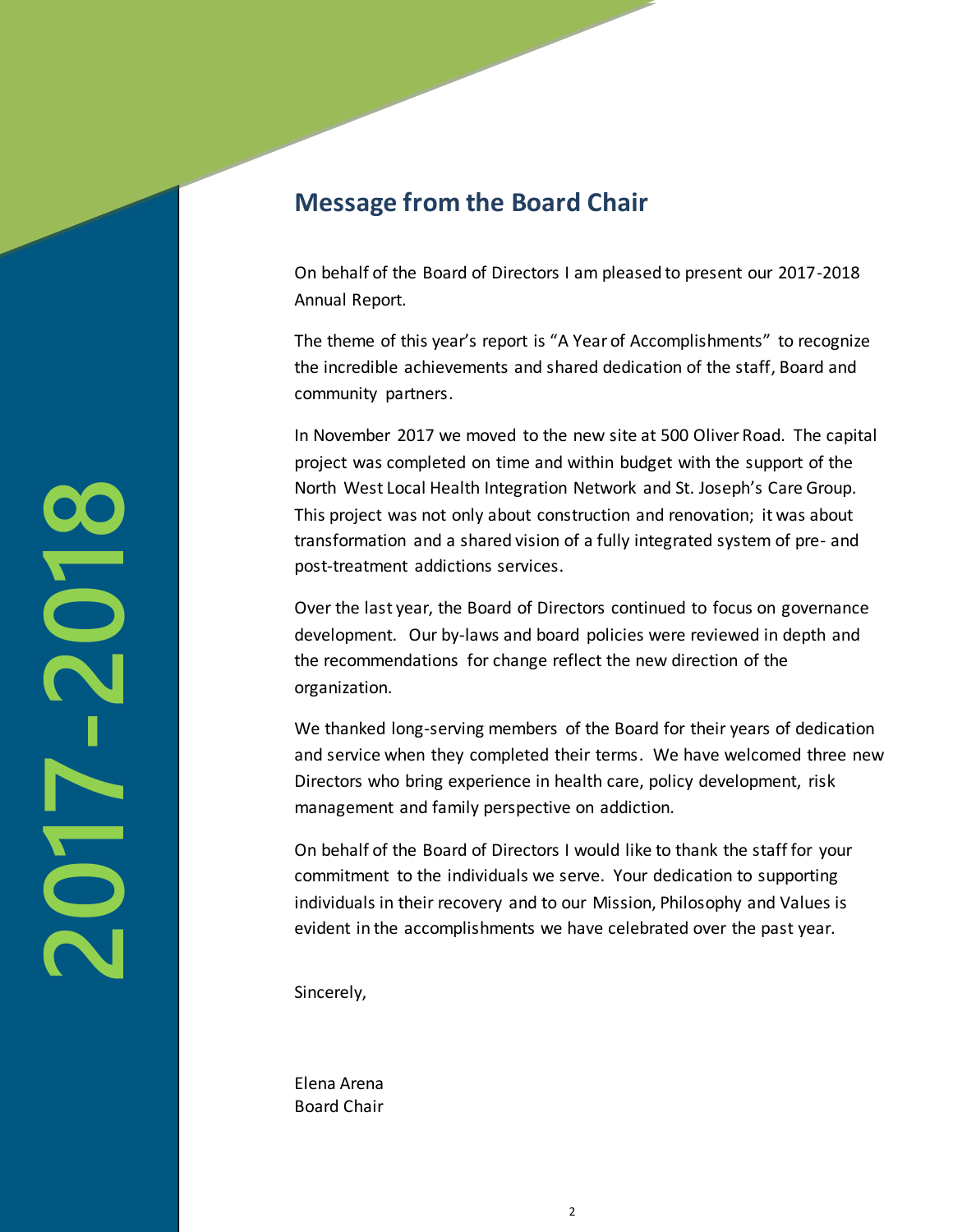#### **Message from the Interim Executive Director**

Transition, growth and collaboration are words that best describe the past year.

Every day the team epitomizes the meaning of client-centered care and teamwork through compassion, dedication and respect for individuals who chose to access treatment for addiction. Each member of the team is recognized for their contribution to the growth and accomplishments that have been achieved.

As a program we have had a positive and meaningful impact for clients and families through greater access to program information, support and admission and discharge planning. This is also reflected in the outcomes we have achieved from our commitment to training, education, safety and by engaging clients and staff in program development, implementation and evaluation.

In the true spirit of collaboration, Crossroads Centre has developed and strengthened new and existing partnerships across multiple service sectors. Building upon our mission and values, we have established a solid foundation to reflect the vision for a fully coordinated system of pre- and post-treatment addictions services.

It is a privilege each day to be a part of the recovery journey of the individuals we serve who inspire all of us through gratitude, resilience and courage.

Sincerely,

Nicole Spivak Interim Executive Director





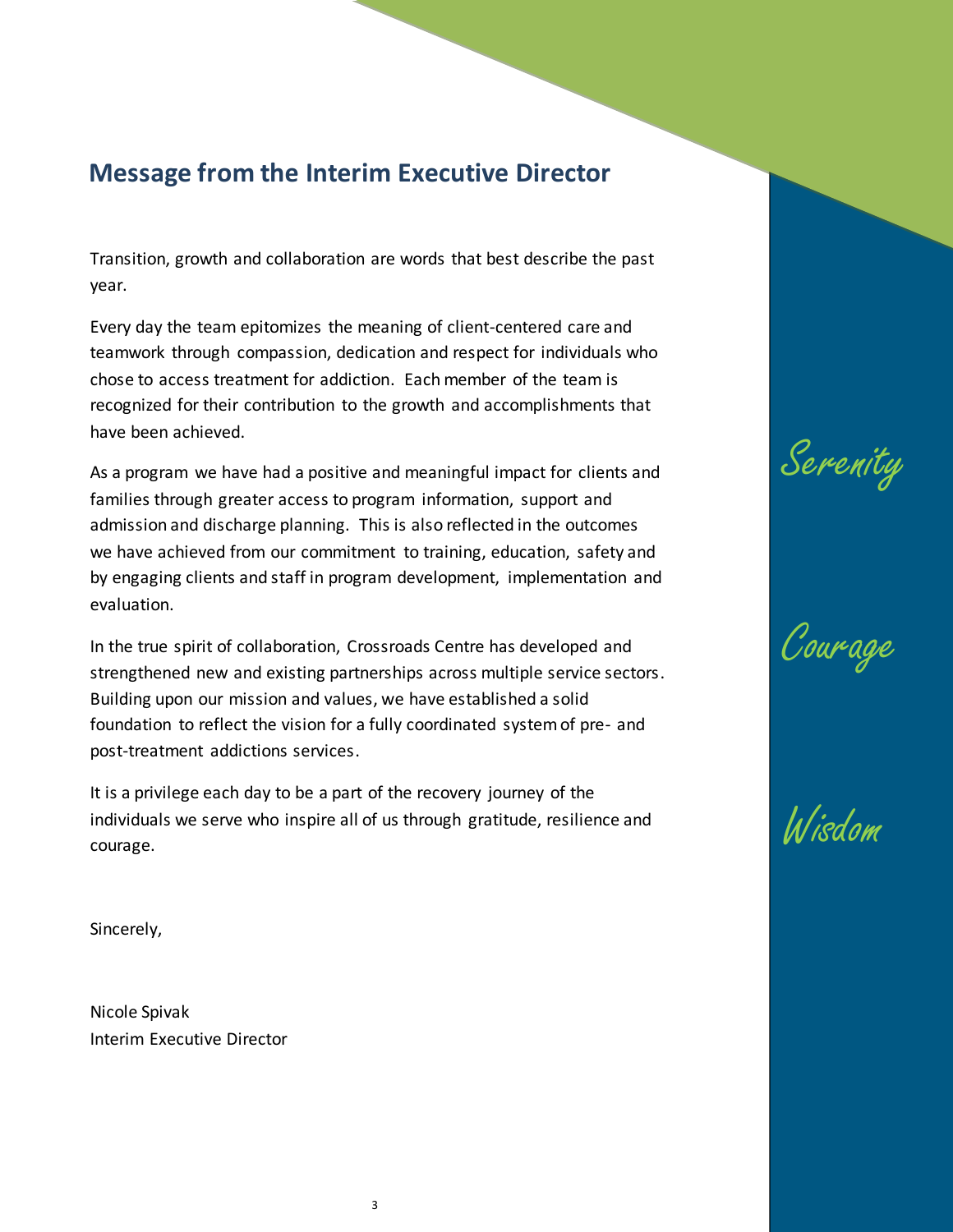#### **Our Board of Directors**

**Chair**  Elena Arena

**Finance Chair**  Lorne Kellar

**Directors**  Jane Feaver Greg Carfagnini Dawna Perry David Gladun

#### **Our Mission**

To provide abstinence based recovery support services to individuals with substance abuse disorder. Our services are designed to encourage the development of new coping mechanisms, support networks, healthy lifestyles and independence within an alcohol and drug free environment.

#### **Our Philosophy**

Crossroads Centre recognizes that addiction is a multi-faceted and complex issue which affects all aspects of an individual's life. We believe an abstinence-based philosophy is the most successful approach for long-term recovery. We use a variety of approaches in developing individualized recovery plans with an emphasis on the principles of Alcoholics Anonymous or Narcotics Anonymous, bio-psycho-social approach and the life skills model.

#### **Our Values**

- $\circ$  We value the well-being of the individual above all else.
- o We value diversity of experiences, culture and thought.
- o We value working cooperatively with individuals utilizing an empowerment focus.
- o We value teamwork and contributions from all staff.
- o We value effective communication.
- o We value our community partnerships.

**2017-2018**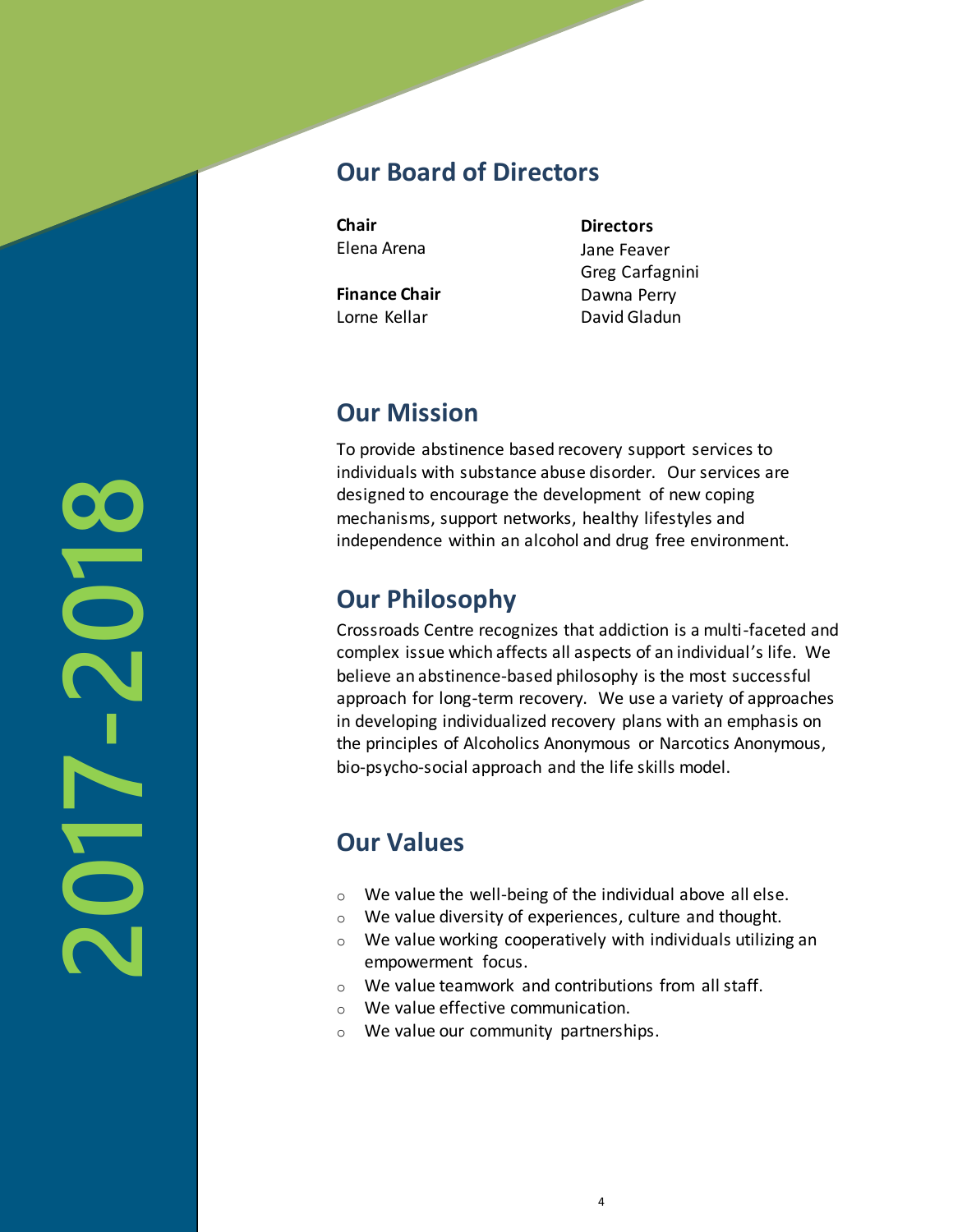

## **Miigwetch, Thank You, Merci**



www.crossroadscentre.ca 1 (807) 622-2730





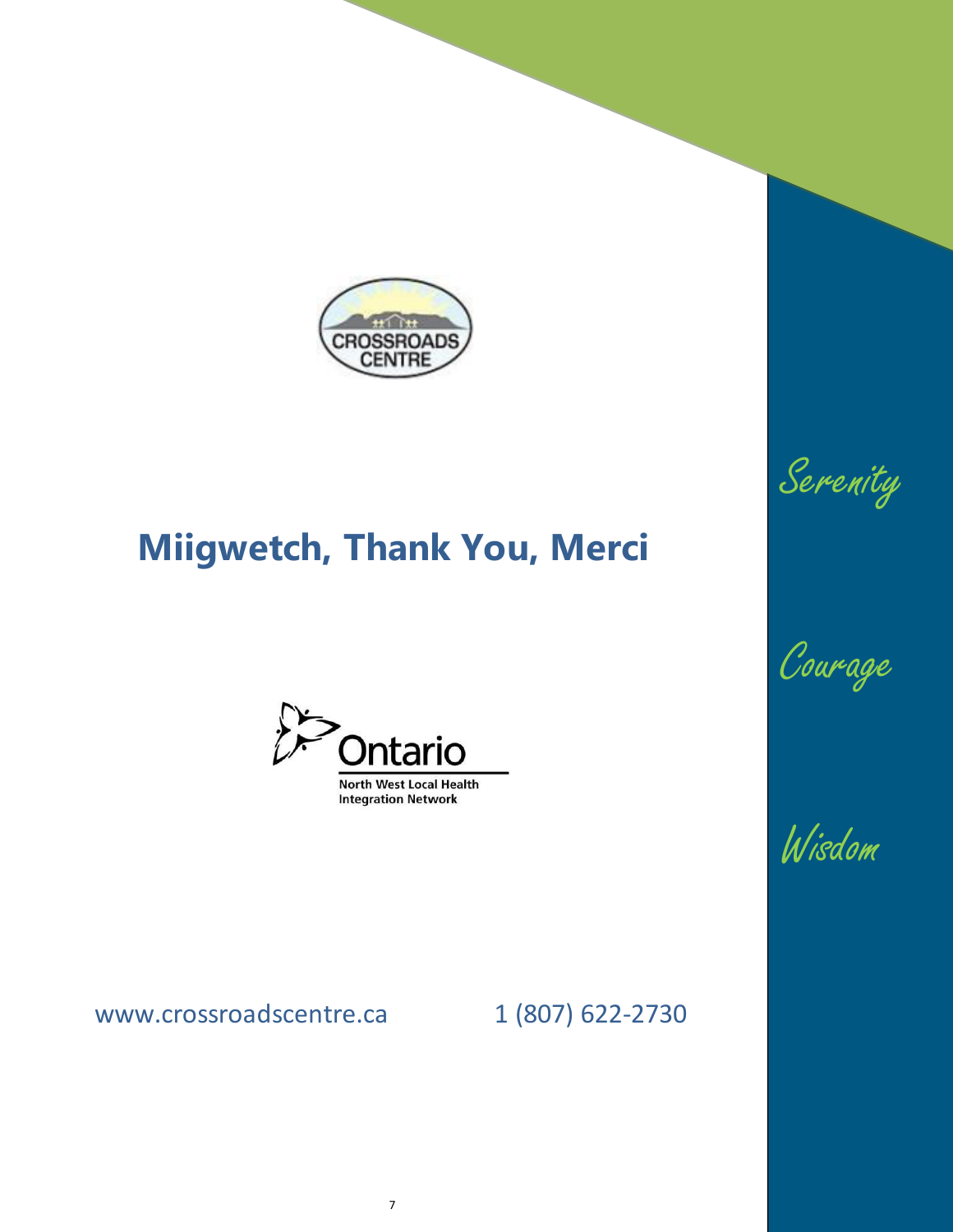